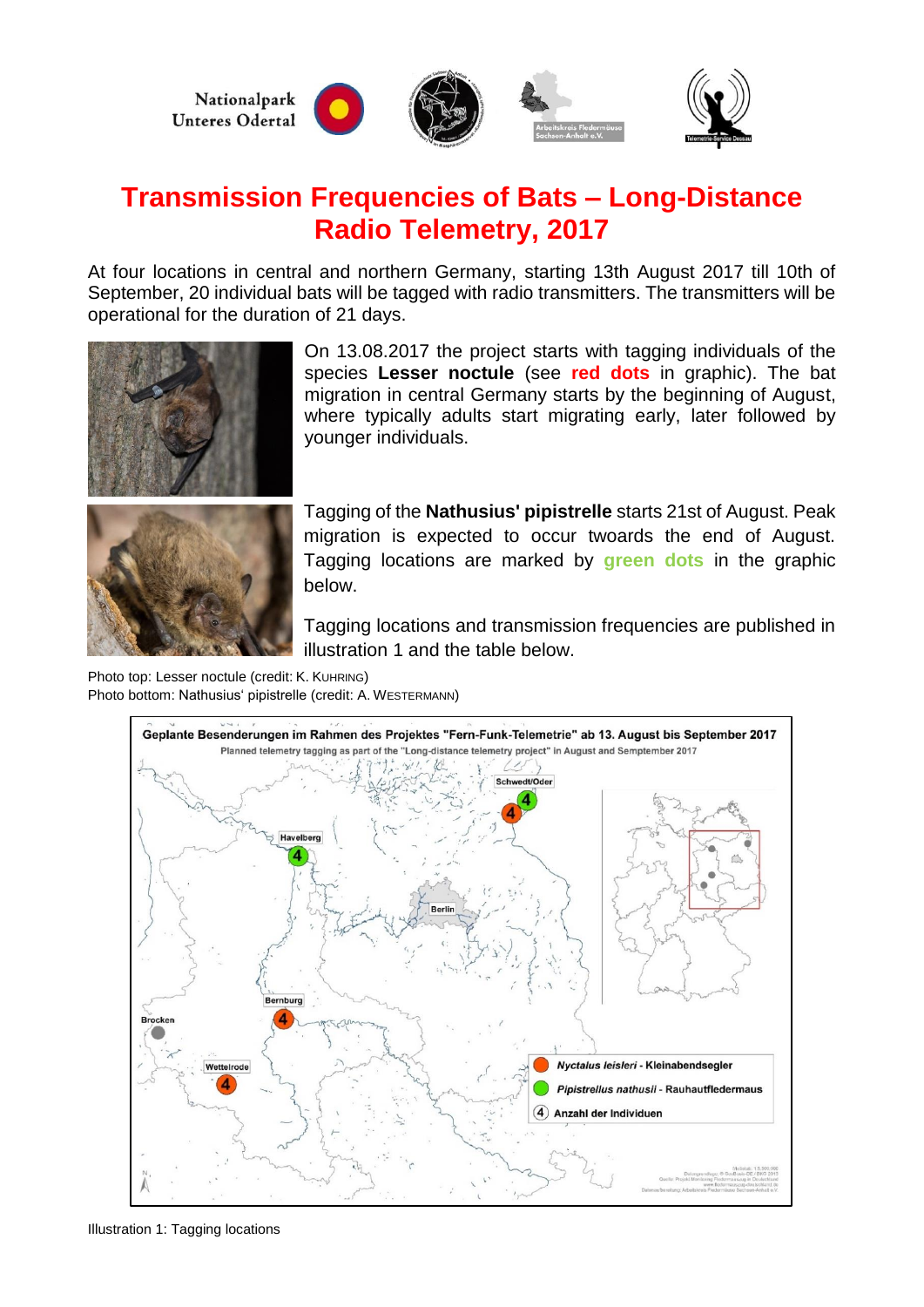

Left: tagged Nathusius' pipistrelle (credit: J. HORN) Right: tagged Lesser noctule (credit: K. KUHRING)



Day and timing of tagging will be published; recordings made during migration will be updated on a daily basis for the duration of the project.

Our bats carry a Three-ping transmission signal.

Our technical project coordinator is Mr. Hans-Joachim Vogl: DG1HVL. He is there to help you with technical questions and more details about our project. Please contact him: [hansvogl@t-online.de.](mailto:hansvogl@t-online.de)

Please report any recordings, including timing and location to DG1HVL. We will use your information to inform other operators along our bats' migration corridors.

Successful participants will be issued a Bat Diploma.